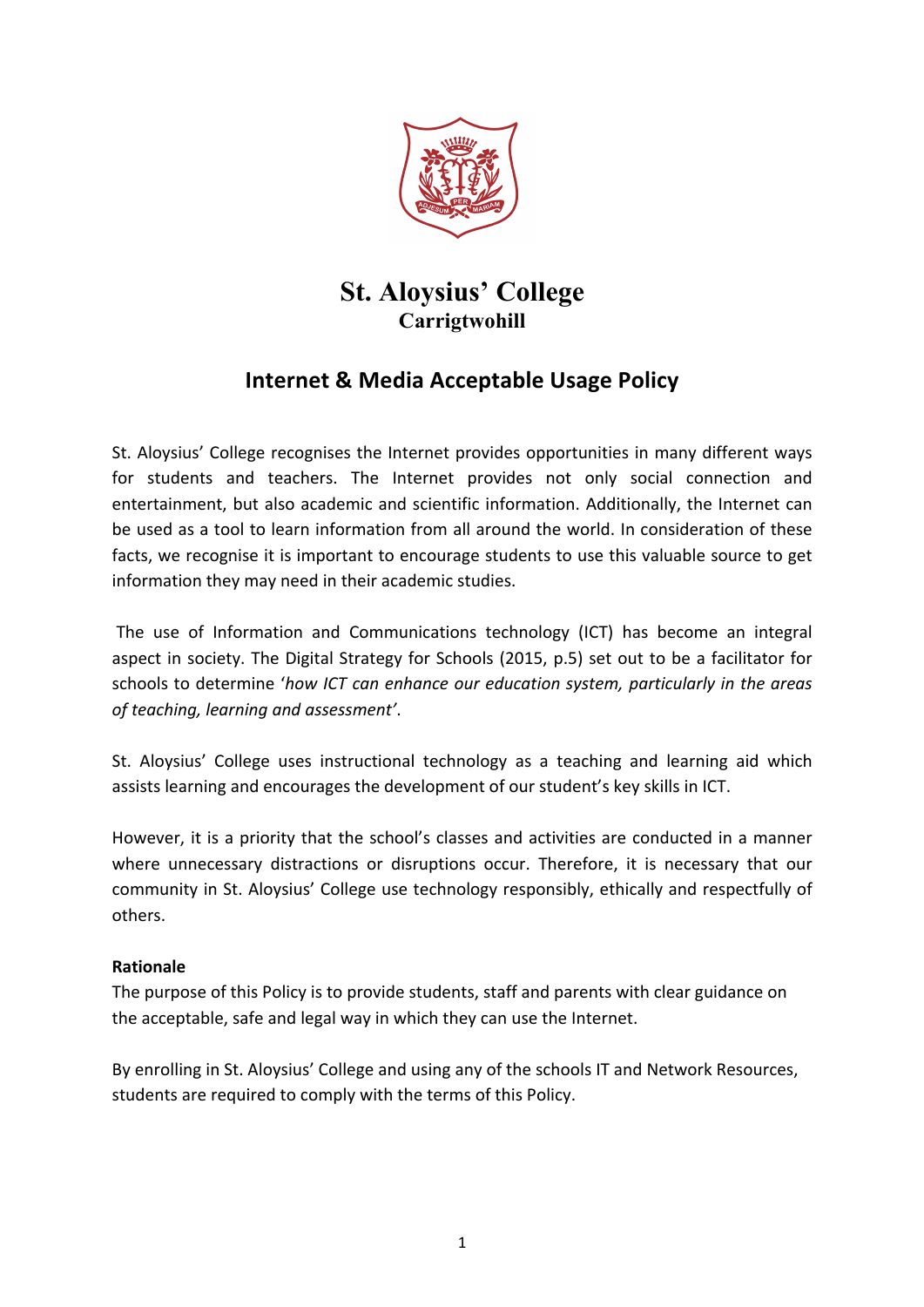The aim of this Acceptable Use Policy (AUP) is to ensure that students will benefit from learning opportunities offered by the school's Internet resources in a safe and effective manner and that staff and parents will model these expectations.

If the school AUP is not adhered to by students this privilege will be withdrawn and appropriate sanctions  $-$  as outlined in the AUP  $-$  will be imposed. It is envisaged that school will revise this AUP regularly.

St. Aloysius' College employs a number of strategies in order to maximise learning opportunities and reduce risks associated with the Internet:

- Students will be provided with education in the area of internet safety as part of the SPHE curriculum.
- As part of the school's Anti Bullying Awareness Initiative and Le Cheile Friendship Week workshops for pupils on Online Safety and Cyber Bullying are organised for pupils and parents on an annual basis.
- Safer Internet Day will be acknowledged within the school in February each year.
- School staff will be provided with continuing professional development in the area of internet safety and online communication and ICT technologies.

**ICT and Legislation** - the following legislation is relevant to Internet Safety.

• The **General Data Protection Regulations** (GDPR) (EU) 2016/679 is a regulation in EU law on data protection and privacy for all individuals within the European Union.

• Data Protection (Amendment) Act 2003 - this amendment extends the data protection rules to manually held records and also makes improvements to the public's right to access data.

• Child Trafficking and Pornography Act 1998 - this act legislates against anyone who knowingly produces, prints, publishes, distributes, exports, imports, shows, possesses or sells child pornography.

• Interception Act 1993 – this act stipulates that telecommunication messages can be intercepted for the purpose of an investigation of a serious offence. Authorisations are subject to certain conditions.

• Video Recordings Act 1989 - this act prohibits the distribution of videos which contain obscene or indecent material which may lead to the depravation or corruption of the viewer.

• **Copyright and Related Rights Act 2000** – this act governs copyright in Ireland.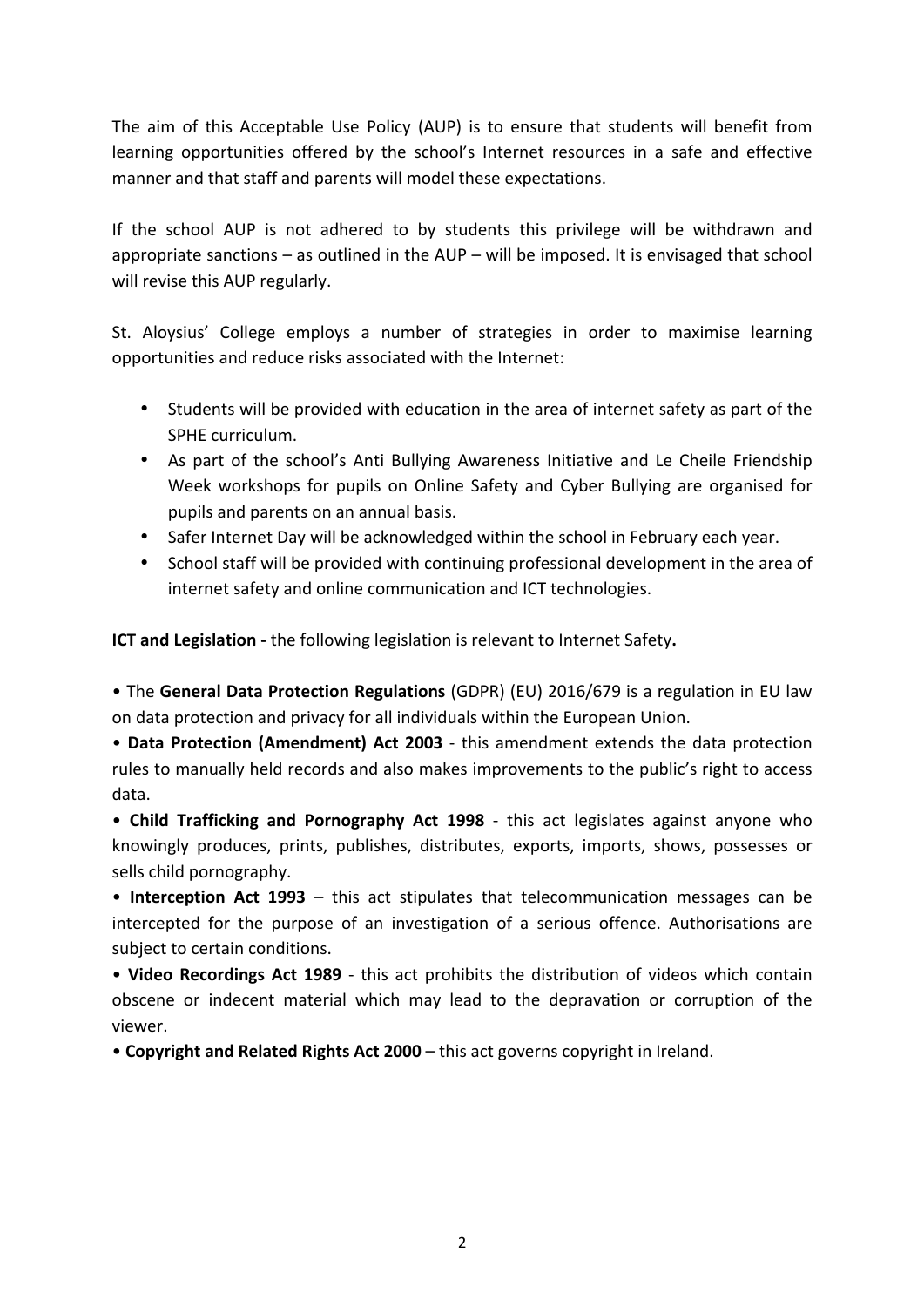#### **General Guidelines**

- Students are just as much responsible for their good behaviour on the Internet as they are in a classroom or on a school corridor.
- Students will use the Internet for educational purposes while in school or at school events.
- Access to video streaming sites such as YouTube and Vimeo etc. is allowed for educational purposes only with guidance and permission of teaching staff.
- Students will report accidental accessing of inappropriate materials in accordance with school procedures. i.e immediately
- Students will not copy information into assignments and fail to acknowledge the source (Plagiarism and copyright infringement).
- Pupils must not post or share personal information about students, staff and other members of the school community on social media.
- Students must not use social media or the internet in any way to harass, insult, abuse or defame pupils, their family members, school staff or other members of the school community. This applies to both in school online communication and outside of school online communication.
- Pupils must not seek to 'friend' any member of school staff on their personal email or any other personal social media profile
- General School Rules apply Students will treat others with respect at all times and will not undertake any actions that may bring the school into disrepute. Access is a privilege, not a right and that access requires responsibility. Internet sessions will generally be supervised by a teacher. Students should be familiar with the school's rules for Internet use and know how to use the Internet before going on-line. If a student has any questions about these rules, they are asked to speak to their teacher so they can understand. Filtering software and/or equivalent systems will be used in order to minimise the risk of exposure to inappropriate material. Virus protection software is used and updated on a regular basis.
- Students must get the teacher's permission to print, upload or download any text, images, software or other data from the Internet. The use of memory sticks or other digital storage media in school on any school PC's requires a teacher's permission.
- Students will never disclose or publicise personal information.
- Pupils must not engage in activities involving social media or any form of communications technology, which might bring St. Aloysius' College into disrepute.
- Students are aware that any usage, including distributing or receiving information, school related or personal, may be monitored for unusual activity, security and/or network management reasons.
- Pupils must not represent their own personal views as being those of St. Aloysius' College on any social medium.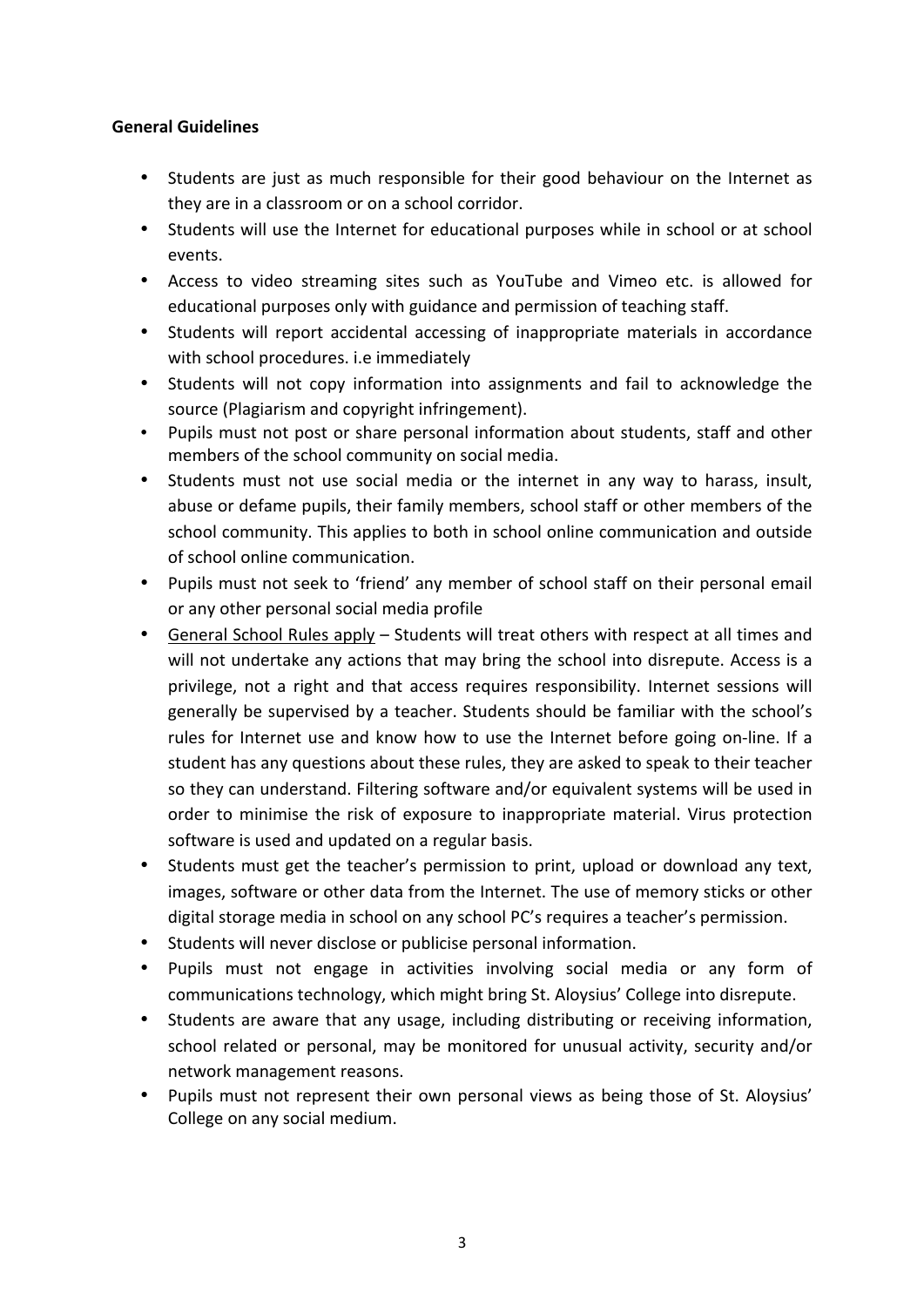- The use of all instant messaging services or apps including Snapchat, Whatsapp, etc. by pupils is strictly forbidden in school or on any school devices.
- Reading hurtful or offensive comments on the Internet or social media can be very difficult for a student and their parents. It is essential in such situations that the student and/or their parent contact a member of the school staff so that the matter can be addressed. Students and parents can sometimes feel that drawing attention to a cyber-bullying issue will exacerbate the problem, but our experience is that failing to deal with online nastiness means it will continue and most likely worsen. St. Aloysius' College can offer advice and, if necessary, counselling to students on dealing with upsetting material. Any member of staff can be contacted to arrange this support.
- If a student is a victim of any online abuse from a member of the school community they are advised to copy/ screenshot all communications immediately and bring this to the attention of one of their teachers or the Year Head/ Deputy Principal/ Principal.

#### **School Email**

Each registered student and graduate of the St. Aloysius' College is provided with an email account for their use.

Each Staff member within St. Aloysius' College is provided with an email account to assist with their work for the school. This account is one of the primary ways that the school will communicate with staff, students, graduates and alumni. Email account holders must comply at all times with this Policy.

The email account of a staff or student, and any information contained in it including content, headers, directories and email system logs, remains the property of St. Aloysius' College. Usage of the email system, and associated drive, for academic and professional purposes is encouraged. Incidental use of an e-mail account for personal purposes is allowed and understandable but it is also subject to the same policies and regulations as official use. However, systematic use on behalf of individuals or organisations that are not associated with the school or its business is not allowed.

Users are responsible for the integrity of their mailbox. IT Admin services cannot restore any emails deleted accidentally or otherwise. All email messages may be subject to the Freedom of Information Act 2014 and GDPR 2018 (as amended, updated or replaced from time to time).

Arising out of the need to protect the college's network and students, St. Aloysius' College cannot guarantee the confidentiality of information stored on any network device belonging to the college.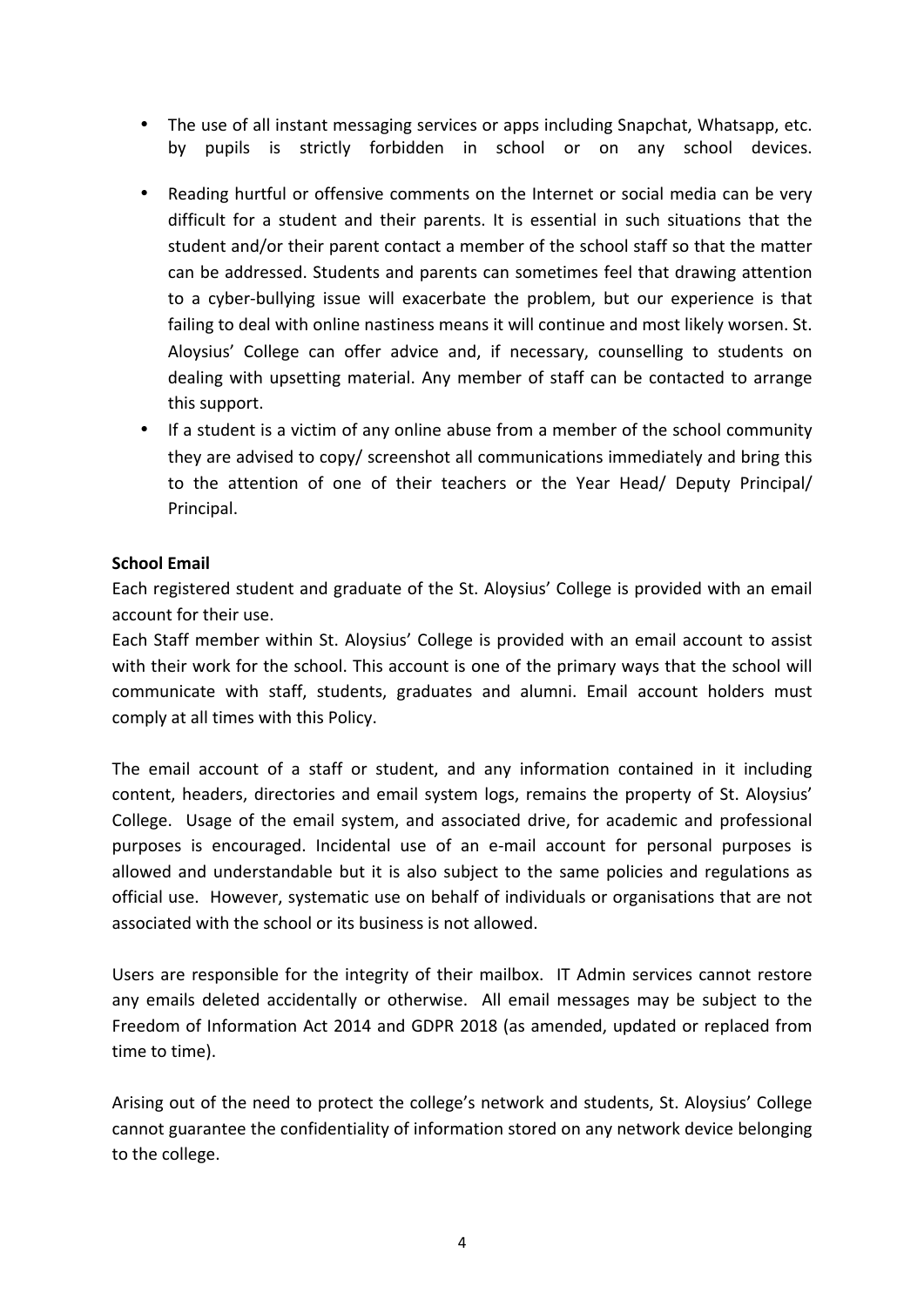Great care should be taken when attaching documents to ensure the correct information is being released.

- An email should be regarded as a written formal letter. Any defamatory or careless remarks can have very serious consequences. The use of indecent, obscene, sexist, violent/threatening, racist or other inappropriate remarks whether in written form. in cartoon form or otherwise, is strictly prohibited.
- To prevent computer viruses being transmitted through the network, care must be taken when dealing with suspect e-mails and attachments of unknown origin are received. Suspect e-mails should be deleted immediately and never forwarded to other Users.
- Staff and Students are not authorised to retrieve or read any e-mail messages that are not sent to them except when authorised under the approved procedures.

## **Access to Staff & Student Accounts**

Email messages must not be automatically forwarded (redirected) to external non-St. Aloysius' College accounts

- If you receive any offensive, unpleasant, harassing or intimidating messages via email, you are requested to inform the school immediately by emailing admin@saintals.ie .
- Students must not use inappropriate or bad language or send messages that could be offensive to another person
- Students must not send or receive any material that is illegal, obscene, defamatory or that is intended to annoy or intimidate another person.
- Students will not reveal their own or other people's personal details, such as passwords, addresses or telephone numbers or pictures.
- If a student receives a message that makes them feel uncomfortable or they feel is inappropriate, it must be reported to a Teacher. Sudents should not respond to such a message.
- Students will never arrange a face-to-face meeting with someone they only know through emails or the internet.
- Students may only access chat rooms, discussion forums, messaging or other electronic communication fora that have been approved by the school and will only be used for educational purposes. Usernames will be used to avoid disclosure of identity.
- Access to Social Networking Sites is limited, only those approved by the school may be accessed on the schools internet service.

Statement on Child Protection:

- Students will use approved class email accounts with supervision by, or with permission from a teacher or authorised person.
- Profile pictures must be appropriate for a school account.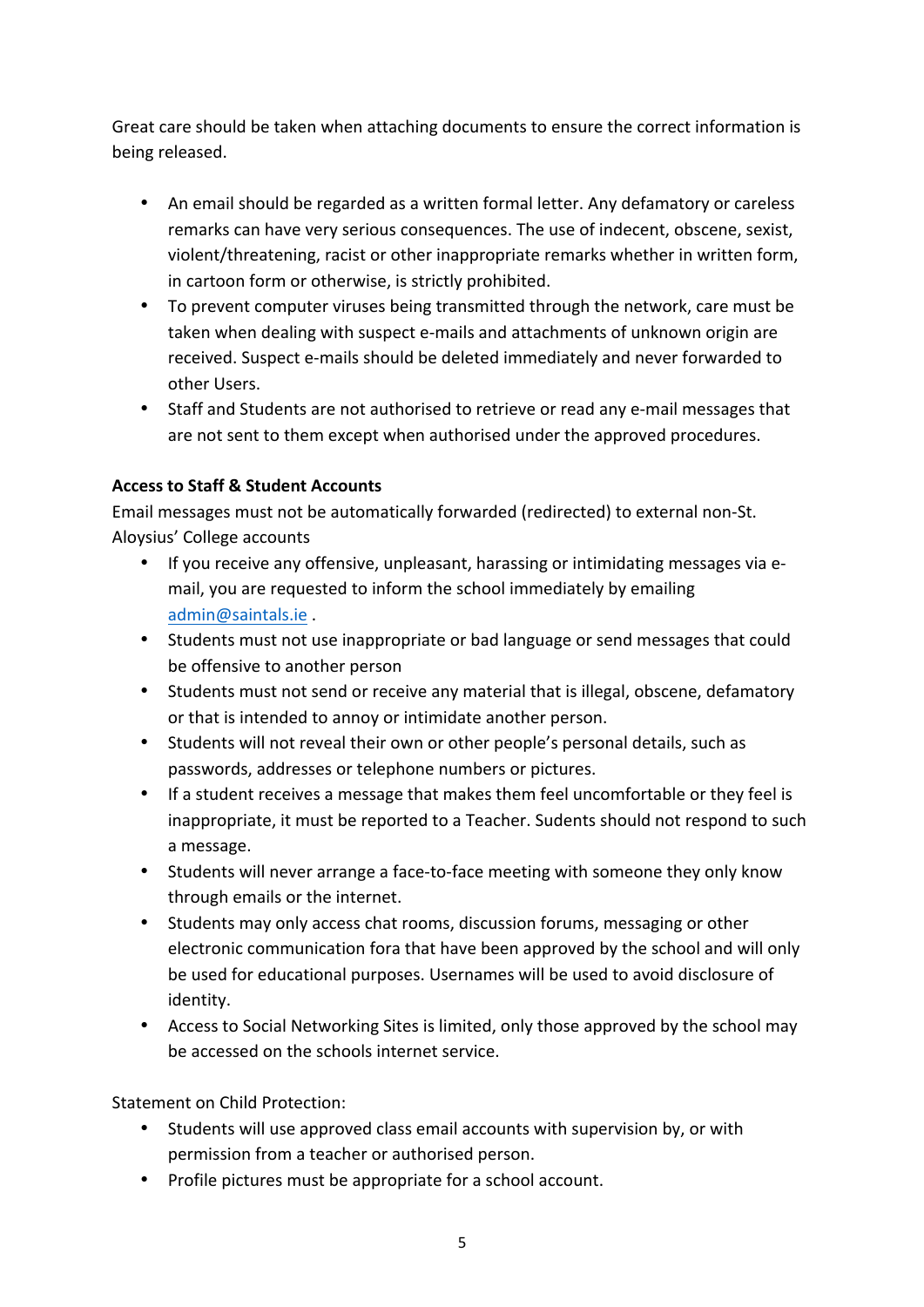- Students will not reveal their own or other people's personal details such as home addresses, email addresses, passwords, telephone numbers or pictures/photographs.
- Students must not use another student's account or a teacher's account.
- Students should not send, open or forward any material that is illegal, obscene, defamatory, or that is intended to annoy, intimidate or upset another person.
- Students should not engage in any behaviour that is deliberate, hurtful and repeated.
- Internet chat rooms, discussion forums and other electronic communication fora will only be used for educational purposes and may only be accessed when authorised by a teacher.
- Students should be aware that this is not a private email address and that all communication can be viewed by school administrators.

#### **School Website and School App**

- Students will be given the opportunity to publish projects, artwork or school work on the Web in accordance with clear procedures and approval processes regarding the content that can be loaded to the school's website, Twitter/ Facebook and any other school public accounts.
- The publication of student work will be reviewed and co-ordinated by a teacher.
- The website and other social media outlets will be regularly checked to ensure that there is no content that compromises the safety of students or staff.
- Students' work will appear in an educational context on Web pages with a copyright notice prohibiting the copying of such work without express written permission.
- The school will endeavour to use digital photographs, audio or video clips focusing on collective activities and always highlighting the positive nature of student learning and activities. Content focusing on individual students will not contain full names or identifcation details.
- Video clips or photo galleries may be password protected. Personal student information including home address and contact details will be omitted from school web pages.

#### **Personal Devices**

St. Aloysius' College recognises the benefits of having students using their own devices within classrooms, particularly in assisting learning needs when needed. However, students are required to use these devices, including mobile phones, in line with directions set out in the school Code of Conduct.

Students specifically cannot use these devices in class without a teachers permission, likewise this policy is explicit in instruction that students must not

send nuisance texts or other messages,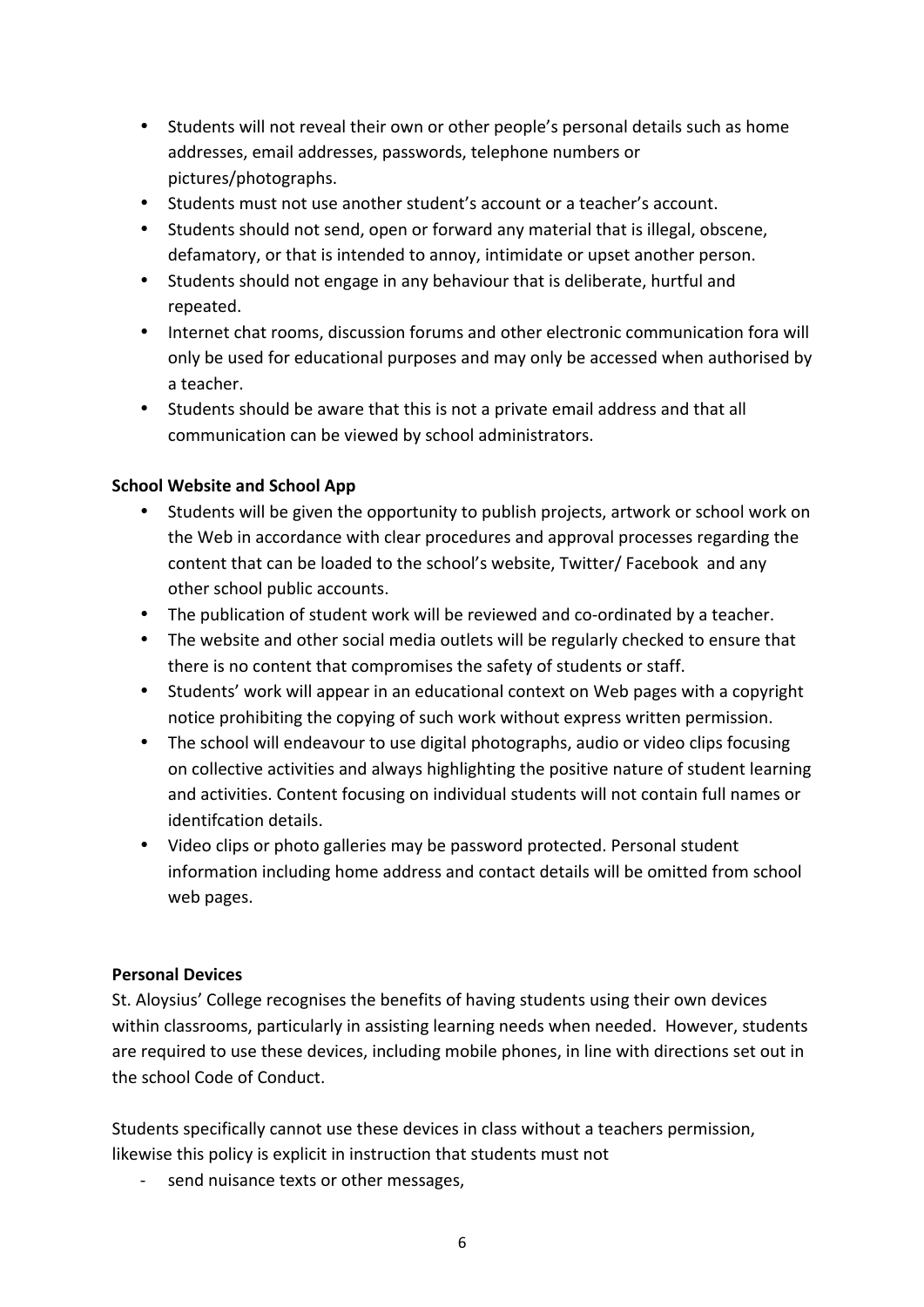- take unauthorized images with a mobile phone camera, still or moving,
- publish online, in any form, any photos of staff or of students in uniform or on school activities

These are considered a direct breach of the school's acceptable use policy and a breach of the legal general data protection regulations (GDPR). This is viewed as a most serious offence and students will face strict sanctions **up to and including suspension from school**.

Specifically parents are strongly advised to be aware of all devices, profiles and general behaviour of their child when accessing the interent, social media or other forums. *It is St.* Aloysius' College position that outside of school parents are the primary carers and should *fulfill* this duty of care with regard to their child's online activity.

#### **Sanctions**

- The misuse or unlawful use of the Internet or ICT equipment during school /class time by pupils will result in disciplinary action as outlined in the school's Code of Conduct and Anti Bullying Policy. Sanctions will include written warnings, withdrawal of access and privileges to ICT and other school related privileges and, in extremely serious cases, suspension or expulsion.
- Students are reminded that the college has access to all files, drives and disks used on school computers, including email messages sent and received by students.
- School computers also record details of what students have viewed on the Internet.
- The school also reserves the right to report any illegal or inappropriate activities to the relevant statutory authorities ie GardaÍ, TUSLA. Office of the Data Commissioner etc.
- Additional disciplinary action may be taken in line with existing approved school practice on inappropriate language or behaviour.

#### **ACCEPTABLE USE POLICY FOR PARENTS/GUARDIANS & PARENTS' ASSOCIATION**

- Parents/Guardians must not use social media or the internet in any way to harass, insult, abuse or defame pupils, their family members, staff, other members of the school community.
- Parents/Guardians or other visitors to the school should not upload images or videos featuring pupils or staff of St. Aloysius' College to any social media platform. This includes images from in- school concerts, events etc.
- Parents/Guardians must not take, use, share, publish or distribute images of any member of St. Aloysius' College community without their expressed permission.
- Parents/Guardians must not engage in activities involving social media or any form of communications technology, which could bring St. Aloysius' College into disrepute.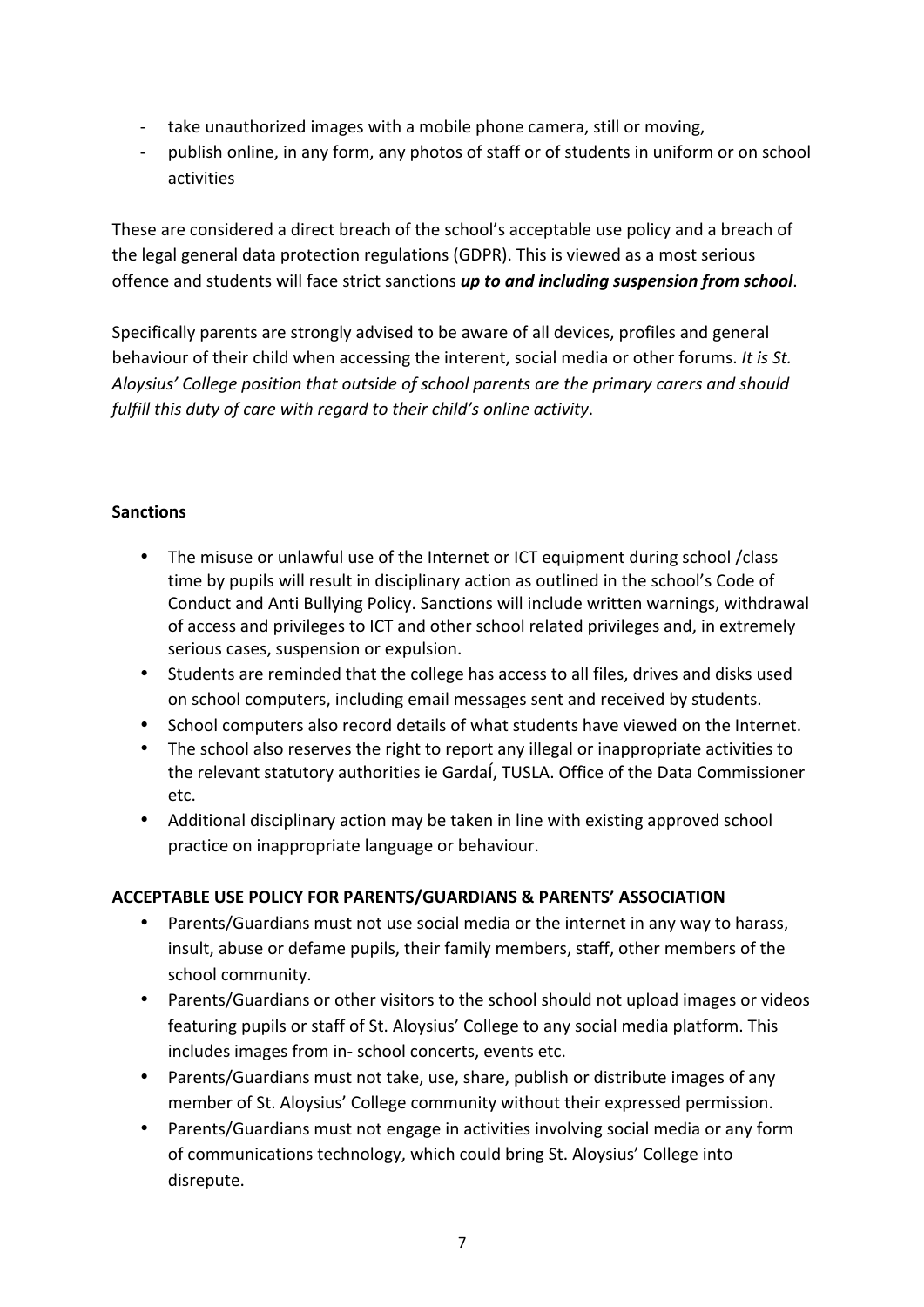- Parents/Guardians must not represent their own personal views as those of being from St. Aloysius' College on any social medium
- Parents/Guardians should ensure that their daughter adhere to the minimum age requirements for the use of messaging services and social networks.

**IMPORTANT NOTE**: Parents/Guardians are expected to take responsibility for their daughter's use of ICT and electronic devices (including mobile phones) and should monitor their online behaviour outside of school.

- St. Aloysius' College cannot be responsible for pupil online behaviour that arises outside of the school environment. However the school will co-operate in so far as is possible with parents/guardians in dealing with reports of inappropriate online incidents that impact on the wellbeing of pupils and/or staff. Such matters will be dealt with in so far as is deemed necessary under the school Code of Conduct and Anti-Bullying policies.
- St. Aloysius' College will inform parents/guardians of reported incidents of inappropriate online behaviour.
- **•** In the event that the school authorities have a concern about the wellbeing of a student arising from online issues, we may inform parents/quardians that in our *opinion* access to certain apps/ social media platforms/ internet or phone should be *removed from the student. If a parent does not adhere to this advice the school* reserves the right to withdraw from the *issue* and leave the matter in the hands of *the parent/ quardian.*

#### PARENTS' ASSOCIATION: Acceptable Use Policy for PA Social Media Communications

- The Parents' Association may communicate with parents using a variety of methods including mailing lists and forms of social media. Should the Parents' Association operate these they are to be considered under the authority of St. Aloysius' College Board of Management. The purpose of the such accounts are to communicate with and promote specific PA activities and events/ meetings etc to the parent body.
- All content posted by the PA must abide by copyright, child protection legislation, privacy and data protection law. The PA will not use such forums to express personal opinions or create, transmit, display publish or forward any material that is likely to harass, cause offence to any person or bring the school into disrepute.
- The Board of Management reserves the right to monitor the online activity on these accounts with a designated liaison staff member having read-only access.

Any and all St. Aloysius' College PA Social Media and Mailing Lists will adhere to the following guidelines:

The PA will not advertise products or services on St. Aloysius' College PA social media unless prior approval of the BOM has been sought.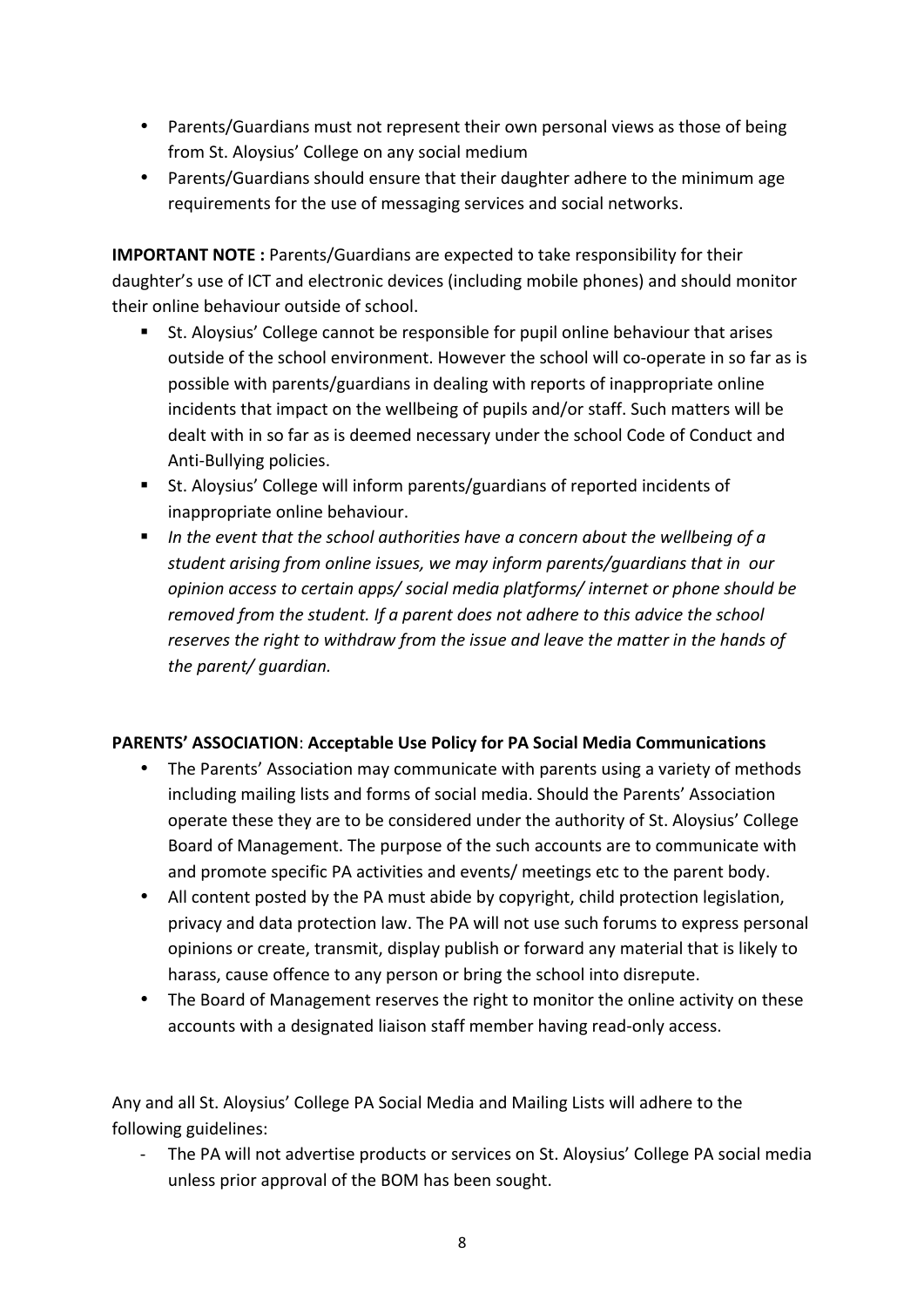- The PA will not post any comments or information that could be deemed as offensive, inappropriate, harmful, or contrary to school ethos or policy.
- The PA must not post or tag images of pupils or staff members on any PA social media accounts
- Any PA social media accounts must not be used as a discussion forum about pupils, staff or school policies etc.

#### **SCHOOL STAFF & AUTHORIZED VISITORS/OUTSIDE AGENCIES: Acceptable Use Policy**

#### **STAFF/VISITORS: Internet Access/Web Browsing and Downloading**

- Teachers must always monitor access to the Internet by pupils in St. Aloysius' College and websites/videos should always be previewed before presentation to the class. Where teachers seek to integrate a web page into a lesson, the web page must be fully previewed/evaluated to screen for inappropriate content, imagery, and text.
- Staff will ensure that school WiFi, VSware Management System and school administrator passwords are not disclosed to pupils or non-staff members.
- Use of the internet by staff members or authorised school visitors/agencies to access or download offensive or inappropriate material is strictly prohibited at all times.
- Staff members may access the internet for personal purposes outside of pupilteacher contact time only
- Student Teaching practice students, transition year pupils or adults or students on a work experience/ placement may only access to the computer facilities with the permission of their mentor or supervising class teacher. All teaching practice and placement students must adhere to St. Aloysius' College Acceptable Use policy.

#### **STAFF /VISITORS: Recording of Images & Video**

Staff will only use school digital cameras and school tablets/other school ICT equipment for the recording of images and video of pupils for school related purposes. Staff are required to delete photos or videos of pupils or school activities from personal mobile phones immediately after usage.

#### **STAFF/VISITORS: Social Media**

- Staff and authorised school visitors/agencies must not use social media or the internet in any way to harass, insult, abuse or defame pupils, their family members, school staff, or other members of the school community.
- Staff may wish to create social media profiles which are for professional use and focused on educational aims only